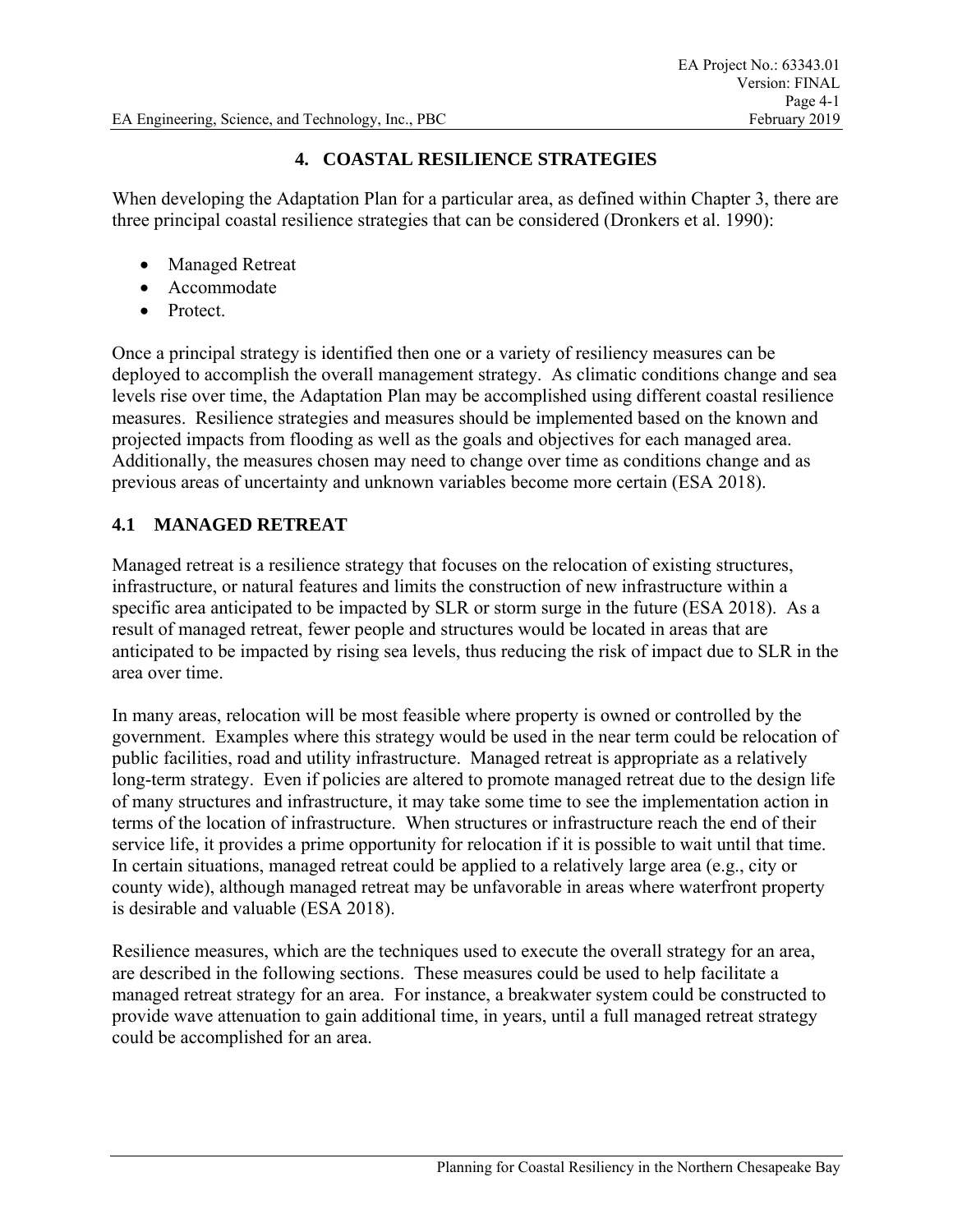## **4.2 ACCOMMODATE**

Accommodate is a resilience strategy that focuses on the alteration or adaptation of existing structures, infrastructure, or natural areas and the development of new infrastructure that decreases the hazard risks and increases the resiliency of developed areas to sea level alterations and storm surge (ESA 2018). This strategy resolves to accomplish these items in the same location as existing development. Accommodation measures can include altering buildings to make them more resistant, such as elevating on pilings or retrofitting with materials that increase the strength of the structure. In some cases, buildings or infrastructure could be designed to be submersible, such as providing sealed manholes for sanitary sewer systems within flood zones. Other examples of the accommodation strategy include raising existing seawall height or raising bridges to accommodate the increased frequency and magnitude of storm events (Wong et al. 2014).

In the case of implementing accommodation as an overall strategy for an area, resilience measures that could be integral to the strategy may include, for instance, restoration of coastal marshes in conjunction with thin layer placement to reduce the impacts of waves to a developed area.

# **4.3 PROTECT**

The goal of protection as a resilience strategy is to defend an area against rising seas and storm impacts. This overall strategy uses engineered solutions to decrease risks for existing natural areas, structures, and infrastructure without changing these existing items or features. The engineered solutions or resilience measures can be either structural or nature-based or both (U.S. Army Corps of Engineers [USACE] 2013). Protection of an area may be accomplished by a combination of many resilience measures that collectively comprise or contribute to the full protection strategy for an area (ESA 2018).

Protection as a strategy may require extensive capital investment, but in cases of critical infrastructure, such as wastewater treatment facilities, the protection costs may be negligible compared to relocation of the treatment facility complex. In the same example, the planned strategy may be to 'protect' the wastewater treatment plant up to the end of the service life of the plant, at which time, managed retreat through relocation may be implemented.

## **4.4 RESILENCE MEASURES**

As discussed within the introduction to this section, the function of the coastal resilience measure or measures selected will need to be matched with the specific conditions of an area and the overall resilience strategy proposed for that area. For example, if erosion is a primary issue, a resilience measure that prevents or reduces erosive impacts is needed. It is important to note that there may be a variety of alternative resilience measures that could be applicable for an area. Implementing a combination of resilience measures may be necessary to meet the resiliency goals and objectives of an area. The resiliency measures or combination of measures applicable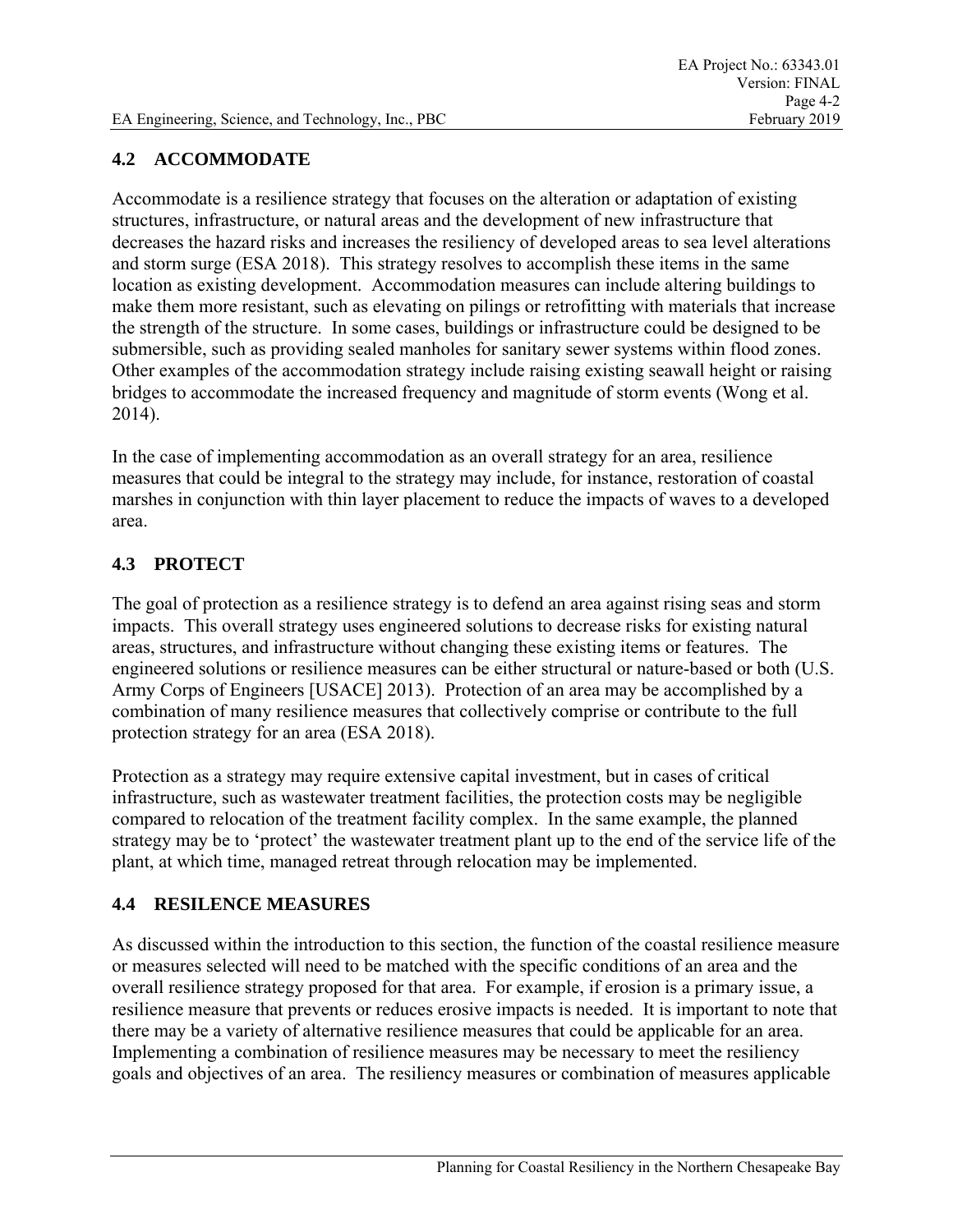for an area are also likely to change over time as impacts from sea level rise increase (USACE 2013).

This section presents an overview of coastal resilience measures and provides a listing of the applicability under certain situations. The section also provides discussion of some locations within the Project Area where the measures could be implemented. The overview also includes the functions of each resilience measure (e.g., breaking of waves, erosion control) and associated performance factors. The performance factors are the design criteria and characteristics for each resilience measure. Performance factors are site-specific and need to be considered and incorporated into the design for successful application (USACE 2013).

## **4.4.1 Nature-Based Resilience Measures**

Natural features occur and evolve over time through the actions of physical, biological, geological, and chemical processes operating in nature. Nature-based resilience measures are influenced by the same processes as natural features, but are created by design, engineering, and construction to provide specific services (USACE 2013). Natural and nature-based features can also enhance the resilience of coastal areas being impacted by sea level rise (USACE 2015a).

The following is a discussion of nature-based resilience measures that could be designed and deployed within the Project Area. The list of natural and nature-based features including the benefits and performance factors are provided in **Table 4-1**. An important factor involved in most of the nature-based resilience measures is sediment availability. This topic is discussed in detail in the next section in the context of dredging and regional sediment management.

**Beaches and Dunes—Beaches are natural features that can provide coastal storm risk reduction** and resilience. The sloping nearshore bottom causes waves to break, dissipating wave energy in the surf zone. Breaking waves on beaches typically form an offshore bar in front of the beach that then helps to dissipate higher energy waves as well. Dunes constructed behind a beach can act as a physical barrier that reduces inundation and further wave attack on the coast on the landward side of the dune. Beach levels can also be raised through sand nourishment with rising sea level depending on dynamics such as existing landward elevation (USACE 2013). The effectiveness in the long term as sea level rise progresses would be determined by the topography of the site (ESA 2018). Beach and dunes can be stabilized through the use vegetation and/or geotechnical mesh as part of the design. Stabilized beaches can also be paired with structures such as disconnected breakwaters to provide more capacity to absorb storminduced wave energy.

There are a variety of performance factors to consider when designing for beach nourishment and dune construction. These include berm height and width of the dunes, slope of the beach, sediment grain size and supply, and the presence of vegetation. Beach nourishment is used extensively in coastal areas to provide resiliency against storms. Because storms frequently remove beach material, nourishment actions to resupply material are required to reoccur periodically in many areas (USACE 2013). This method could also be used to stabilize areas that have undergone significant coastal erosion historically, such as some of the coastal areas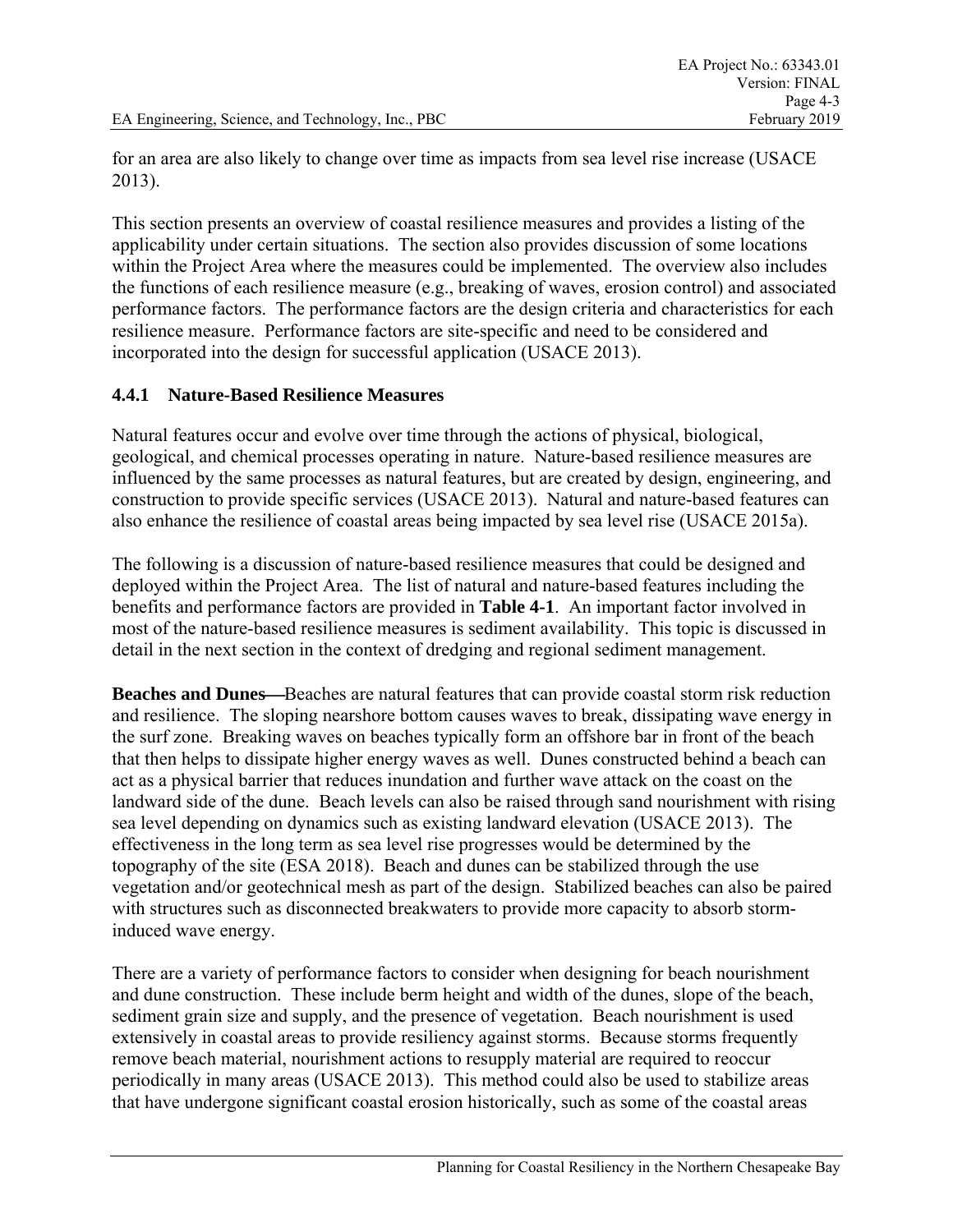within APG. Sediment management will be a critical factor in deployment of beach and dune projects, the specifics within the Project Area regarding dredging and placement of material is discussed in the next section.



**Photo 1 Beach Stabilization and Detached Breakwaters (Chesapeake Bay Program 2019)** 

**Salt Marshes—Coastal wetland and salt marshes can contribute to coastal storm protection** through wave attenuation and sediment stabilization. The vegetation is available to slow the advance of storm surge to a degree as well as reduce the landward movement of the surge. Wetlands can also dissipate wave energy and reduce the wave forces propagating on top of a surge flow. The ability of the wetland to perform these services depends on the specific characteristics of the wetland including the type of vegetation, rigidity, structure, and extent (such as depth relative to the shoreline). Engineered and constructed wetlands act in the same manner as natural wetlands; however, design features such as selection of plants, and the wetland footprint can be designed to enhance risk reduction (USACE 2013).

One of the options for salt marsh resiliency is known as thin layer placement (TLP). TLP, which is a relatively new technique, allows for the raising of a wetland through placement of additional sediment, usually dredged sediment, directly onto existing tidal marshland. The thickness is determined so that existing plants will be able to penetrate the new sediment layer, which is usually several inches in thickness. This technique, if repeated over time, will allow a tidal marsh to continue to exist as sea levels rise as long as the rate of sediment placement meets or exceeds SLR. In many cases the dredging for TLP is associated with areas directly adjacent to the placement site. Therefore, dredged material associated with opening-up of flow channels for more effective drainage of an area could be placed onto adjacent wetlands to raise the elevation. The overall effectiveness and applicability of TLP is based upon the characteristics of the material used, the placement technique, as well as the types of vegetation within the marsh. The TLP procedure was used recently at Prime Hook National Wildlife Refuge, an estuary of Delaware Bay, to provide elevation of existing salt marsh wetlands and was paired with channel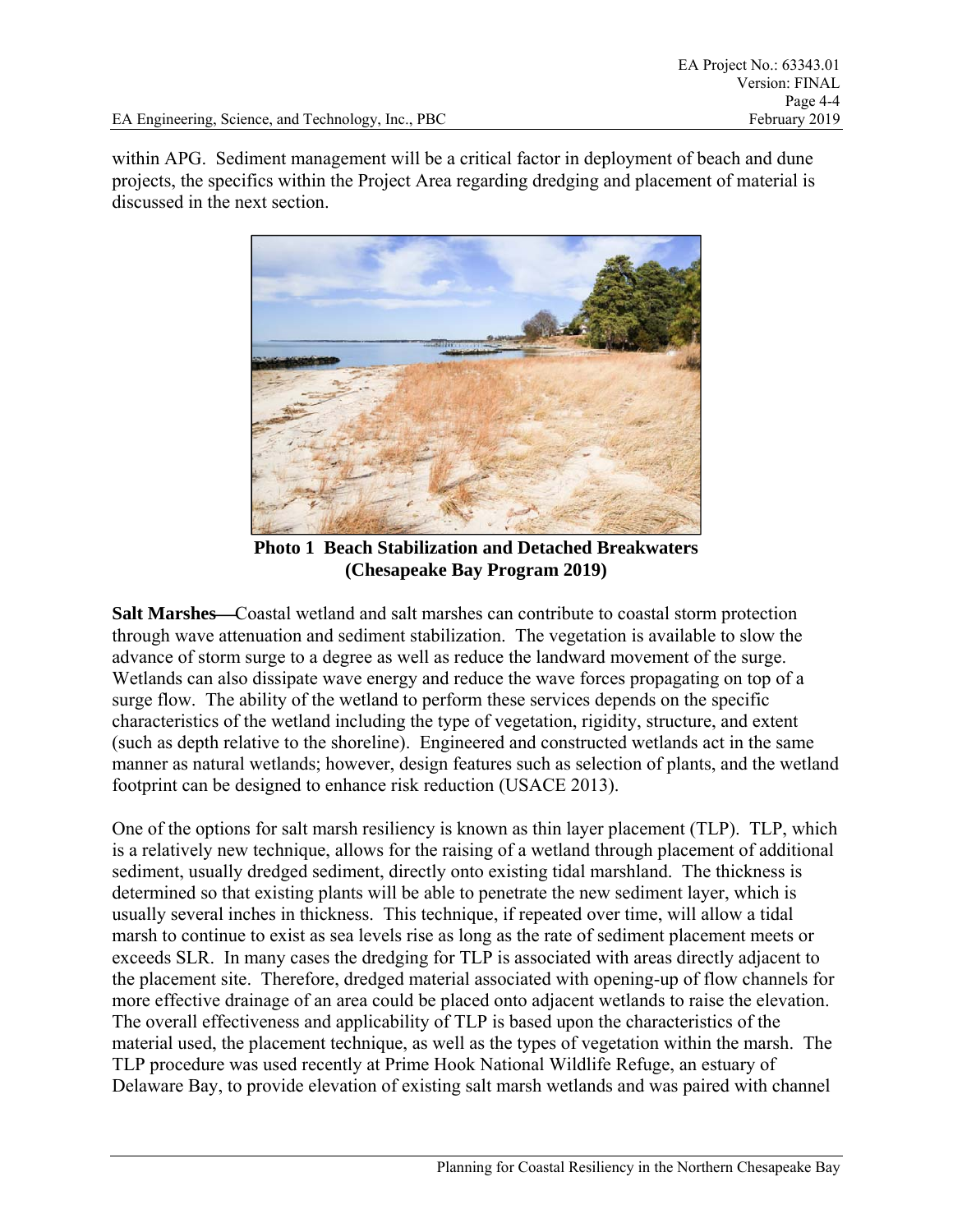dredging to create resiliency after the Wildlife Refuge sustained damage from Superstorm Sandy in 2012 (Georgetown Climate Center 2016).

The TLP technique, depending on the source of the dredged sediment and the material needs, may play a factor in the sediment management strategies for the region. In the Project Area, TLP could potentially be used in a variety of existing salt marsh areas that are expected to be impacted by SLR. These areas include the low-lying and tidal wetlands within APG as well as in each of the Project Area counties.



**Photo 2 Thin Layer Placement Construction Underway at Prime Hook National Wildlife (USFWS Website 2019)** 

**Seagrass Beds—Seagrass beds also known as submerged aquatic vegetation (SAV) provide** functions similar to coastal salt marshes. These functions include providing breaking of offshore waves, attenuation of wave energy, and the slowing of inland transfer of water. SAV can also provide for increased infiltration of stormwater flow in an area that will decrease the volume of runoff. In addition, SAV beds provide important ecological benefits by filtering runoff, providing food for waterfowl, and providing habitat for aquatic species. SAV beds also help to filter the water and improve overall water quality. Design considerations include elevation of the bed layers, vegetation type and density (USACE 2013). SAV bed elevations can also be adjusted by TLP to provide resiliency of beds to sea level rise in the future.

As is discussed within the following section, the Susquehanna Flats include a large area of SAV beds encompassing approximately 20 square miles. This SAV bed formation provides for wave attenuation to adjacent lands in the Northern Chesapeake Bay depending on storm intensity, track, and speed. Interestingly, the SAV beds within the Susquehanna Flats are expected to experience a natural form of TLP as sea levels rise. This will be based on two factors, sediment deposition from the Susquehanna River and rate of sea level rise (USACE 2015).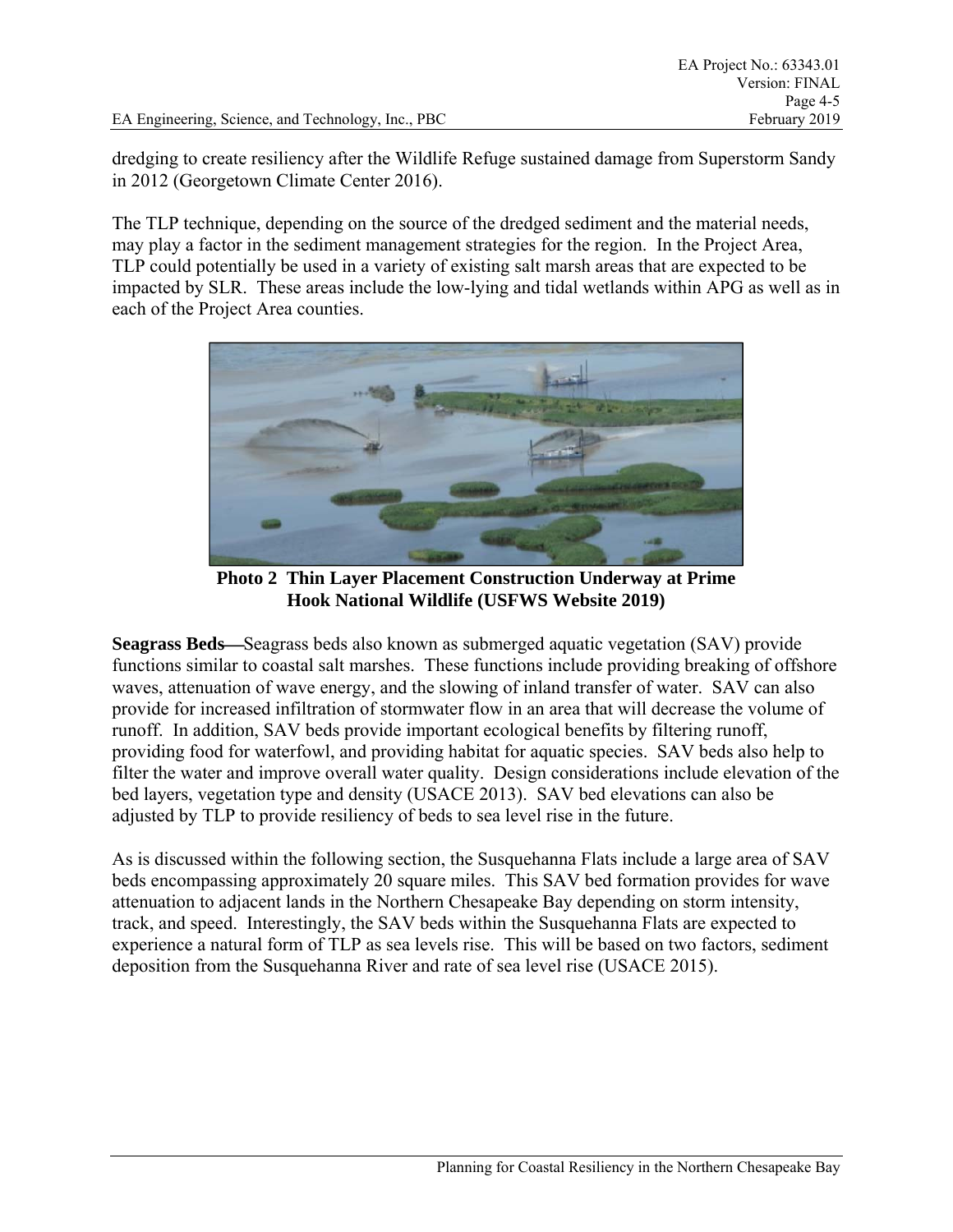

**Photo 3 Submerged Aquatic Vegetation – Susquehanna Flats (U.S. Environmental Protection Agency [EPA] Website 2019)** 

**Oyster Reefs—The low salinity in the upper portion of the Chesapeake Bay, including the** Project Area, has historically limited the ability of oyster populations to exist in large number in the Northern Chesapeake Bay. Oyster reefs, or bars, of sufficient size can provide breaking of waves offshore, attenuation of wave energy, and the slowing of the inland transfer of water. The performance factors that determine the effectiveness of an oyster reef include width, elevation, and roughness (USACE 2013).

Oyster reefs played a major role as natural shoreline erosion control structures in the mid and southern portions of Chesapeake Bay prior to being almost entirely removed by overfishing and disease impacts within the last two centuries. Based on the salinity requirements, the use of oyster reefs in the Project Area as a resiliency measure could possibly be a significant factor in the future depending on the specific changes to sea level and climatic conditions. However, for planning, such oyster bars are not applicable as a near-term resiliency measure.

**Barrier Islands—Barrier islands can be of varying shapes and sizes based upon the specific** objectives of the design. As discussed in the section below regarding land restoration or creation, these structures can be designed to mimic historical footprints of barrier islands that once existed or have significantly eroded. The Whiskey Island barrier island in Terrebonne Bay, Louisiana, provides one such example of a large-scale project as depicted below. This restoration, which included 13.4 million cubic yards of dredged material, is meant to provide resiliency to coastal Louisiana through attenuation of storm surge and was completed in 2017.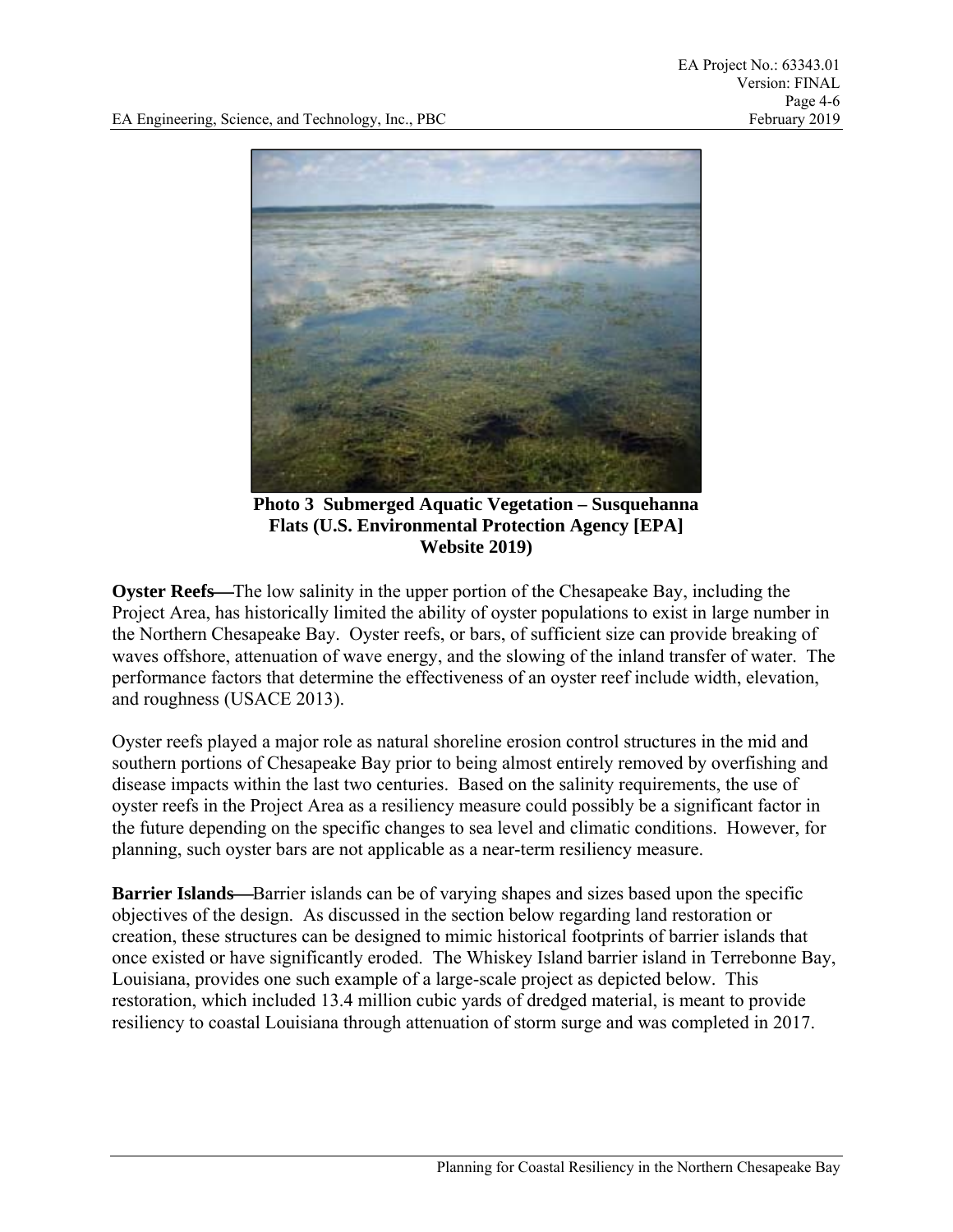

**Photo 4 Whiskey Island, Louisiana – Restoration Barrier Island (www.nola.com 2019)** 

A more common smaller scale version of a barrier island resiliency measure is to establish an in-water berm just off an existing shoreline. These structures can provide wave attenuation and dissipation and sediment stabilization. The factors effecting performance include island elevation, length, and width. Land cover, breach susceptibility, and proximity to the mainland shore are also important design parameters. In-water berms provide a similar function to the structural measures of detached breakwater (USACE 2013).

Barrier islands can also be part of a long-term sea level rise resiliency plan. The islands could be configured as a first step to reduce shoreline erosion in an area and provide for the utilization of dredged sediment. In the case of shorelines in the Project Area that have been eroded over time, the barrier islands could be situated at the location of the historical shoreline. As sea levels continue to rise, the gaps in the island could be closed with connective sections. At the same time the elevation of the barrier islands could be raised to a level to sufficiently protect against a projected water level with associated storm surge. The final phase in this scenario would be to provide for design to fill in the area between the barrier island and the mainland with dredged or other material to establish made-land of high enough elevation to protect adjacent land from sea level rise. For this scenario to be successful, the performance factors must also take into account the adjacent upland land elevations as well as the use objectives for that land. This scenario could possibly be deployed along certain sections of the shoreline within the Project Area, including portions of APG.

**Land Restoration or Creation—Restoration of land involves constructing made-land in the** footprint of historical coastal or island areas lost to erosion over time. This approach was used to recreate Popular Island in mid-Chesapeake Bay in the 2000s and more recently on a smaller scale at Fishing Battery Island, within the Susquehanna Flats portion of the Project Area (see Photo 5, which portrays the island before and after the land restoration). In the case of Fishing Battery Island, dredged material from the Susquehanna Flats Navigation Channel was used to recreate the footprint of this island to prevent further erosion.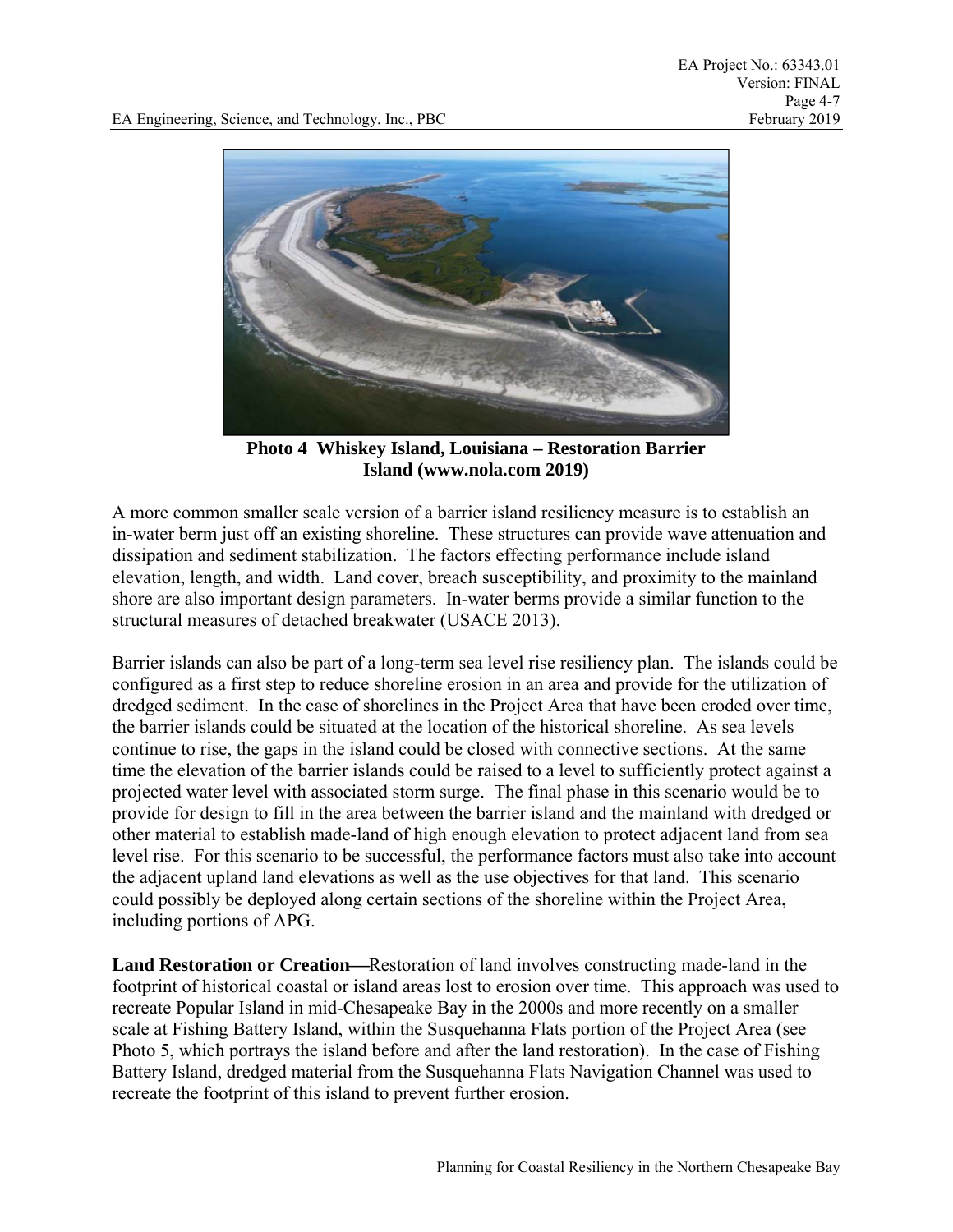

**Photo 5 Fishing Battery Island, Susquehanna Flats—Restored with the use of Dredged MaterialPre- and Post-Restoration, 2017 (USFWS Website 2019)** 

This procedure could also be used to create new land to protect areas against sea level rise. Construction of new land or islands in the Chesapeake Bay is unlikely to be approved by regulators at present. However, SLR, depending on the planned objectives of the project compared to overall sea level rise projections, will create the need for changes to regulatory approaches over time. As described above, if lands were restored in an area that has endured coastal erosion over time, planning for this project would have to consider the upland elevation and the objectives and uses for this land in the future.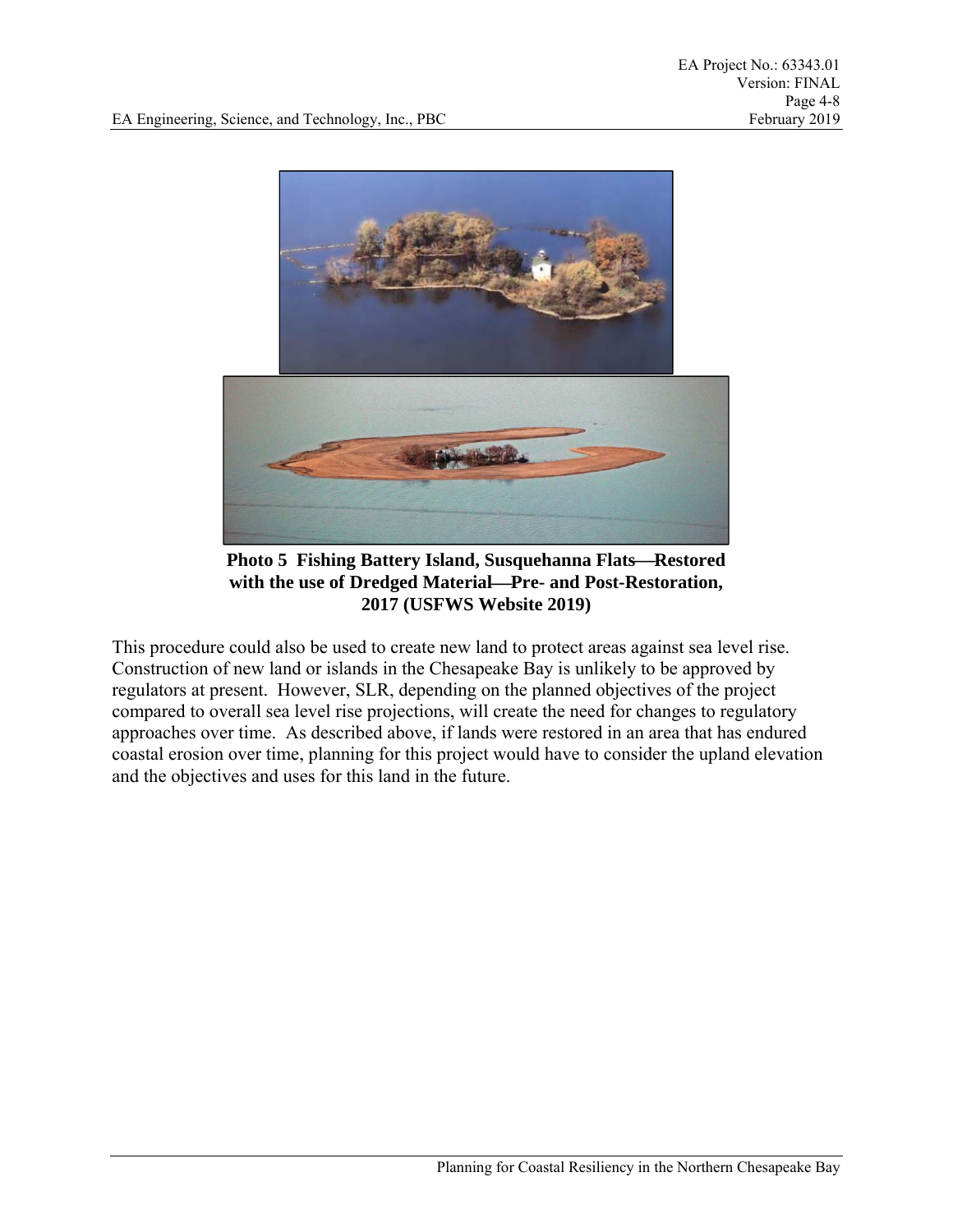| <b>Natural and Nature-</b>                                                                                                                                  |                                                                                                                                                      |                                                                                                                                                |  |  |
|-------------------------------------------------------------------------------------------------------------------------------------------------------------|------------------------------------------------------------------------------------------------------------------------------------------------------|------------------------------------------------------------------------------------------------------------------------------------------------|--|--|
| <b>Based Features</b>                                                                                                                                       | <b>Benefits/Processes</b>                                                                                                                            | <b>Performance Factors</b>                                                                                                                     |  |  |
| <b>Beaches and Dunes</b>                                                                                                                                    | Breaking of offshore waves<br>Attenuation of wave energy<br>$\bullet$<br>Slow inland water transfer                                                  | Berm height and width<br>$\bullet$<br>Beach slope<br>Sediment grain size and supply<br>Dune height, crest, and width<br>Presence of vegetation |  |  |
| Salt Marshes and<br>Seagrass Beds                                                                                                                           | Breaking of offshore waves<br>$\bullet$<br>Attenuation of wave energy<br>٠<br>Slow inland water transfer<br>$\bullet$<br>Increased infiltration<br>٠ | Marsh, wetland, or SAV elevation<br>$\bullet$<br>and continuity<br>Vegetation type and density                                                 |  |  |
| <b>Oyster Reefs</b>                                                                                                                                         | Breaking of offshore waves<br>$\bullet$<br>Attenuation of wave energy<br>$\bullet$<br>Slow inland water transfer                                     | Reef width, elevation, and<br>$\bullet$<br>roughness                                                                                           |  |  |
| <b>Barrier Islands</b>                                                                                                                                      | Wave attenuation and/or dissipation<br>$\bullet$<br>Sediment stabilization                                                                           | Island elevation, length, and width<br>Land cover<br>Breach susceptibility<br>Proximity to mainland shoreline                                  |  |  |
| Land Restoration or<br>Creation                                                                                                                             | Wave attenuation and/or dissipation<br>٠<br>Shoreline erosion stabilization<br>$\bullet$<br>Soil retention                                           | Land elevation, length, and width<br>٠<br>Land cover<br>Breach susceptibility<br>Proximity to mainland shoreline                               |  |  |
| General coastal risk reduction performance factors: Storm intensity, track, and forward speed; surrounding local<br>bathymetry and topography (USACE 2013). |                                                                                                                                                      |                                                                                                                                                |  |  |

#### **Table 4-1 Summary Table of Benefits (Functions) and Performance Factors for Natural and Nature-Based Features**

## **4.4.2 Structural Resilience Measures**

Structural measures can be designed to decrease shoreline erosion or reduce coastal risks associated with wave damage and flooding. Common, or traditional structures used for such applications include levees, storm surge barrier gates, seawalls, revetments, groins, and breakwaters. The purpose of levees, seawalls, and storm surge barrier gates is to reduce coastal flooding, while revetments, groins, and breakwaters are intended to reduce coastal erosion. All structural measures are designed to reduce storm wave impacts to some extent (USACE 2013).

In reviewing the applicability of structural measures for sea level rise, erosion control, or storm damage reduction, it is important to consider the effects of placement on the surrounding areas. This is the case because such structures in most cases modify sediment transport and wave energy at the construction site and in surrounding natural and built environments. This may have effects on the shoreline in both current and future sea level and storm conditions. Common structural resilience measures that are implementable in the Project Area are discussed in the following sections. The list of common structural resilience features including the benefits and performance factors are provided in **Table 4-2**.

Levees—Levees are usually onshore structures with the principal function of protecting lower elevation areas against flooding. These structures provide surge and wave attenuation, reduce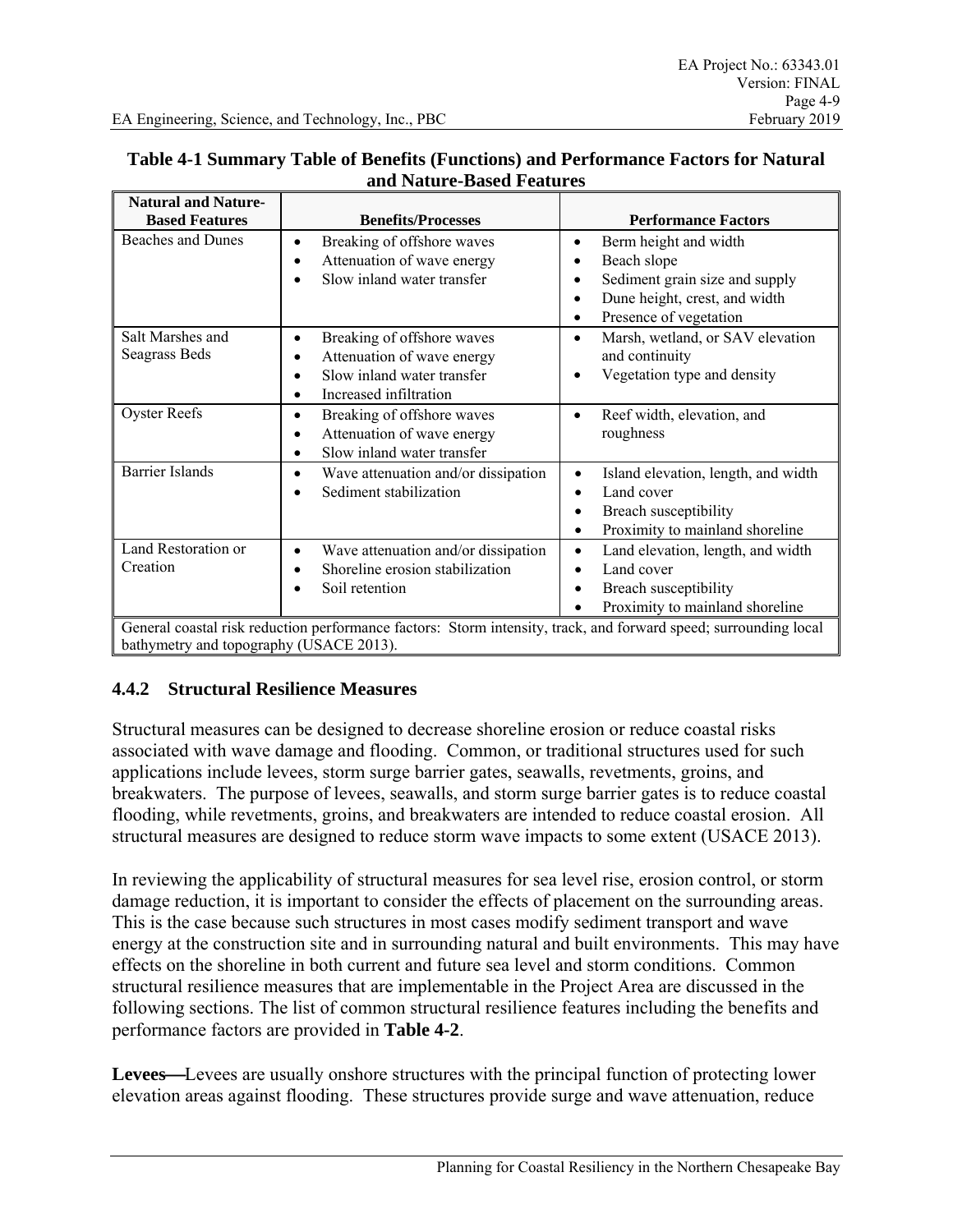flooding, and reduce risk to vulnerable areas. Performance factors in levee design include the height, crest width, water level, and slope of the levee as well as wave height and period. Levees can also be used in conjunction with storm surge barriers in larger system (as described in the storm surge barrier section). Levees can be constructed with dredged sediment depending on the physical characteristics of the material (USACE 2013). Amendments to the sediment could be utilized to improve the structural characteristics of this material for use in levee construction. Levees could be constructed within the Project Area on lands to protect critical infrastructure such as ranges within APG or water or wastewater treatment facilities.

**Storm Surge Barriers—Storm surge barriers are often required within a levee system to prevent** surge from propagating up waterways. It is common for the barrier to consist of a series of movable gates that normally stay open to let flow pass in normal conditions. During a storm surge situation or extreme tide event the gates can be closed to prevent landward flooding. Storm surge barriers provide the benefits of surge and wave attenuation as well as reduced salinity intrusion. Performance factors for storm surge barriers include height, design wave height, period, and water level. Storm surge barriers can be designed with the option of being elevated should the need arise with future sea level rise. Such designs should focus the base of the wall system to create a base that would be able to support elevation.

The largest storm surge barrier system in the United States was constructed post-Hurricane Katrina (2006) to protect New Orleans from coastal flooding. This system is extensive, providing 133 miles of continuous levee and storm surge barrier protection against a 100-year storm event of 12 ft. The overall cost of the system was \$14.5 billion. The cost included new sections such as the storm surge barrier pictured below and also the retrofitting of existing levees surrounding the city.



**Photo 6 Storm Surge Barrier – Louisiana (https://www.nbcnews.com/storyline/hurricane-katrinaanniversary/new-orleans-14-5-billion-walls-n415816 2015)** 

Seawalls—Seawalls are structures built onshore parallel to the shoreline with the objective of reducing overtopping and flooding of land and infrastructure behind due to storm surge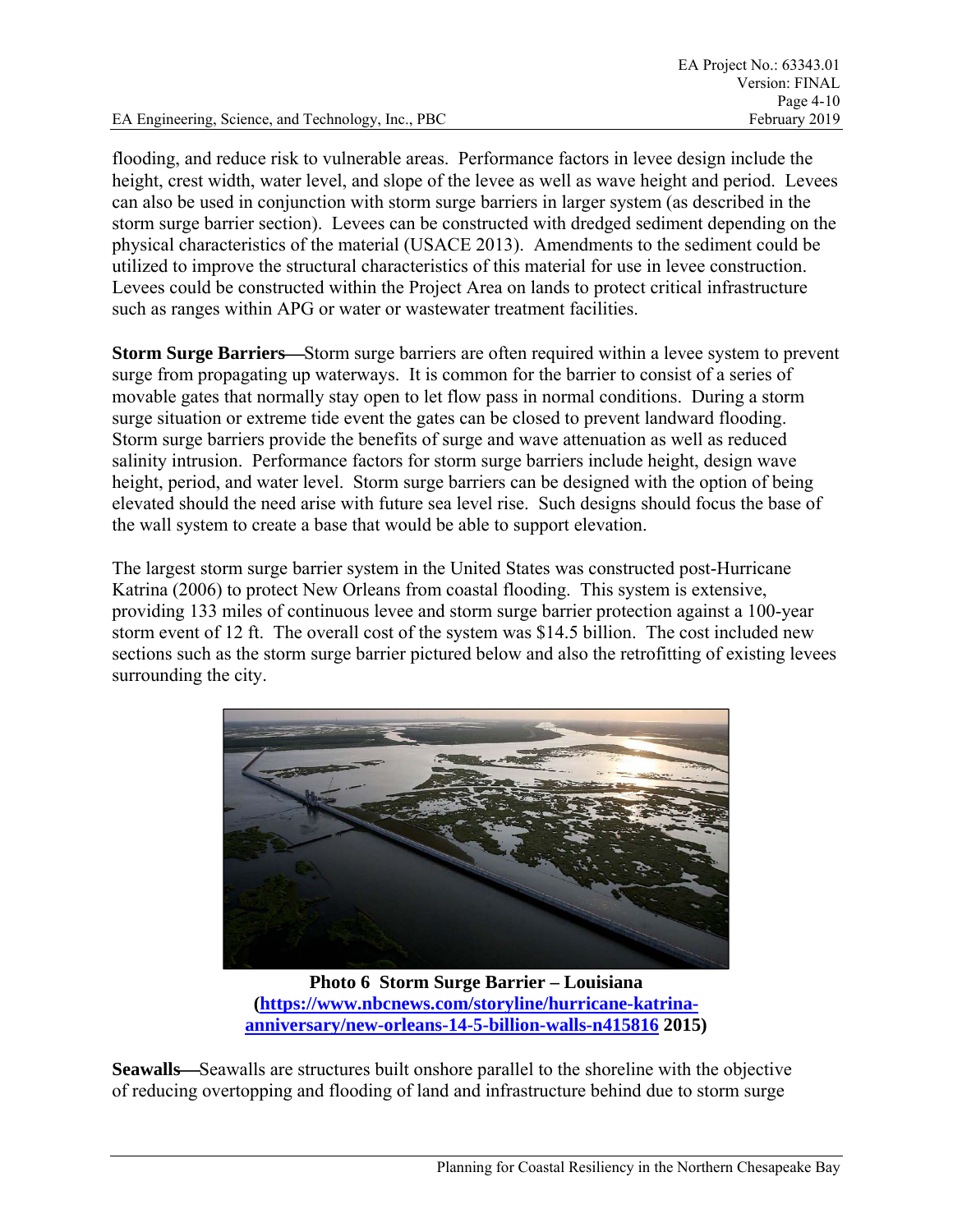and waves. Seawalls limit erosion of the area landward; however, if the seawall is exposed to waves during tidal cycles, erosion of the seabed immediately in front of the wall will increase. This effect is due to the increased wave reflection force as well as the isolation of the area from inland sediment sources. Over time, this will result in deeper water seaward, which will allow larger wave forces to reach the structure. In these situations, sediment transport pathways can be significantly altered resulting in enhanced erosion of adjacent shorelines (USACE 2013). Seawalls reduce flooding and prevent waves from reaching areas behind the structure. These structures also provide shoreline stabilization behind the wall. Performance factors include wave height, period, and water level. Scour protection at the base of the wall is also important to the performance.

Seawalls could be deployed in certain situations within the Project Area to protect critical infrastructure such as sewage pumping stations or historical structures. Seawall design should consider resiliency to allow for providing a base design and height that could be augmented with higher sections in the future should the need arise. In the context of future planning, the seawall could also act as a Phase 1 configuration, which could later be filled behind on the landward side as protected infrastructure is reconstructed and raised by increasing the land side elevation. A seawall surrounds the U.S. Naval Academy, which exists on made-land. In response to sea level rise, this structure is anticipated to be raised by 3 ft in the coming decades (www.military.com 2019).



**Photo 7 U.S. Naval Academy Sewall – Annapolis, Maryland (www.military.com 2019)** 

**Revetments**—Revetments are common onshore structures that function to protect shorelines from erosion. These are commonly armor-rock placements along an otherwise soft-scape area. Like seawalls, revetments reduce flooding and prevent waves from reaching areas behind the structure. These structures also provide shoreline stabilization behind the revetment. Performance factors include wave height, period, and water level. Scour protection is also important to the performance. The applicability of revetments for long-term sea level rise planning needs to be based on a systematic approach at any given location. Revetment structures have an effect on sediment transport where constructed, and adjacent shorelines can expect see a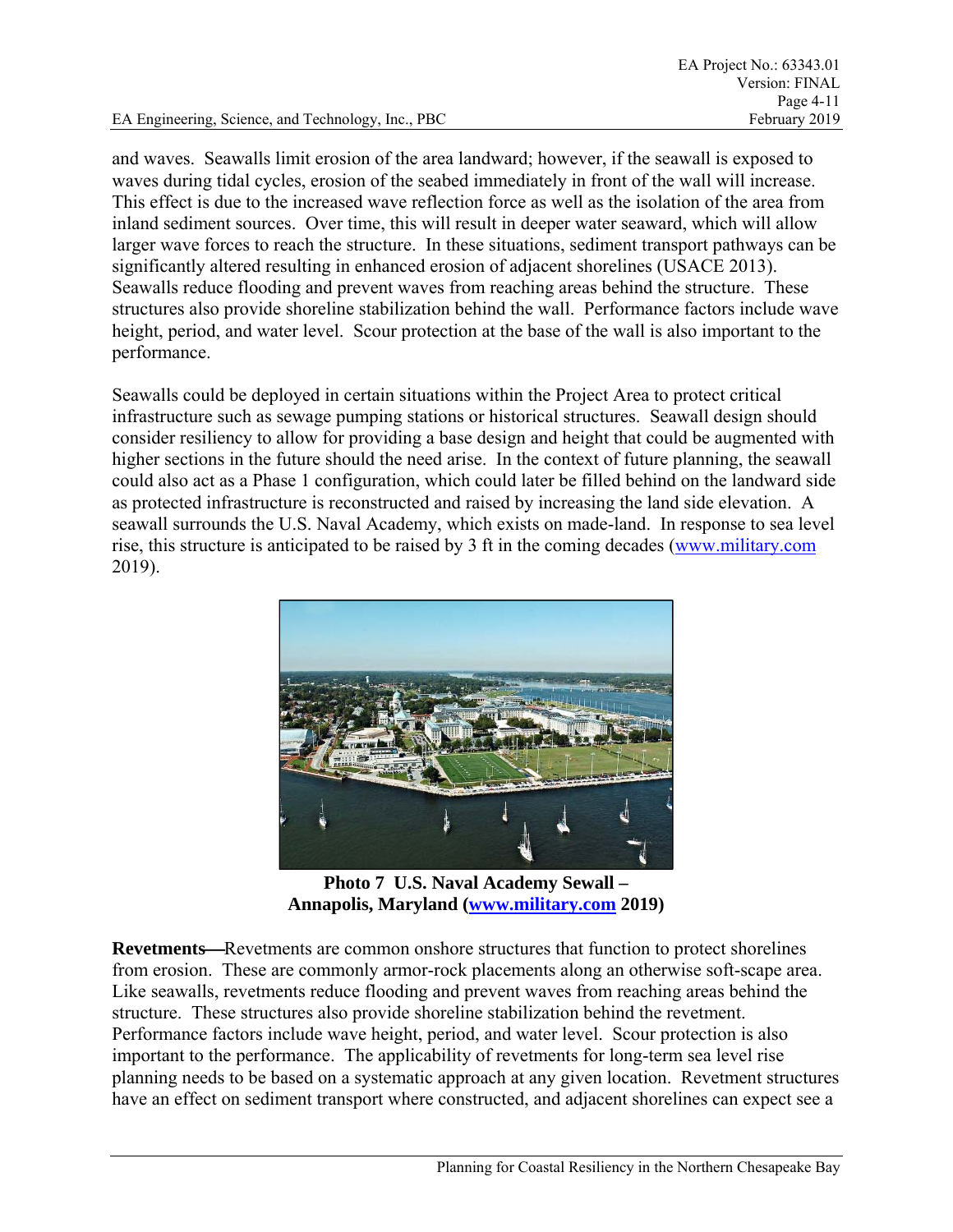variation in the amount of sedimentation due to wave force changes (USACE 2013). Revetments could be constructed within the Project Area to stabilize shorelines experiencing erosion. They could also be constructed to protect against erosion expected with future SLR. In the resiliency planning stages, design for future revetments based on SLR could also be completed in advance of a streamlining permitting process for structures. A similar advanced design strategy could be employed for other resiliency measures.



**Photo 8 Typical Riprap Rock Revetment – Chesapeake Bay (https://www.researchgate.net/publication/235211387)** 

Groins—Groins are narrow structures, usually positioned perpendicular to the shoreline, that function to stabilize an area against erosion due to a net longshore loss of material. The effect of a groin is accretion of material on the updrift side and erosion on the downdrift side. Factors in performance of groins include length, height and orientation, permeability, and spacing. Also of importance are depth at the seaward end of the groin, design wave height, and water level. Longshore sediment transportation rates and distribution are also performance factors (USACE 2013).



**Photo 9 Stone Groin System under Construction (http://www.dorsetlife.co.uk 2019)**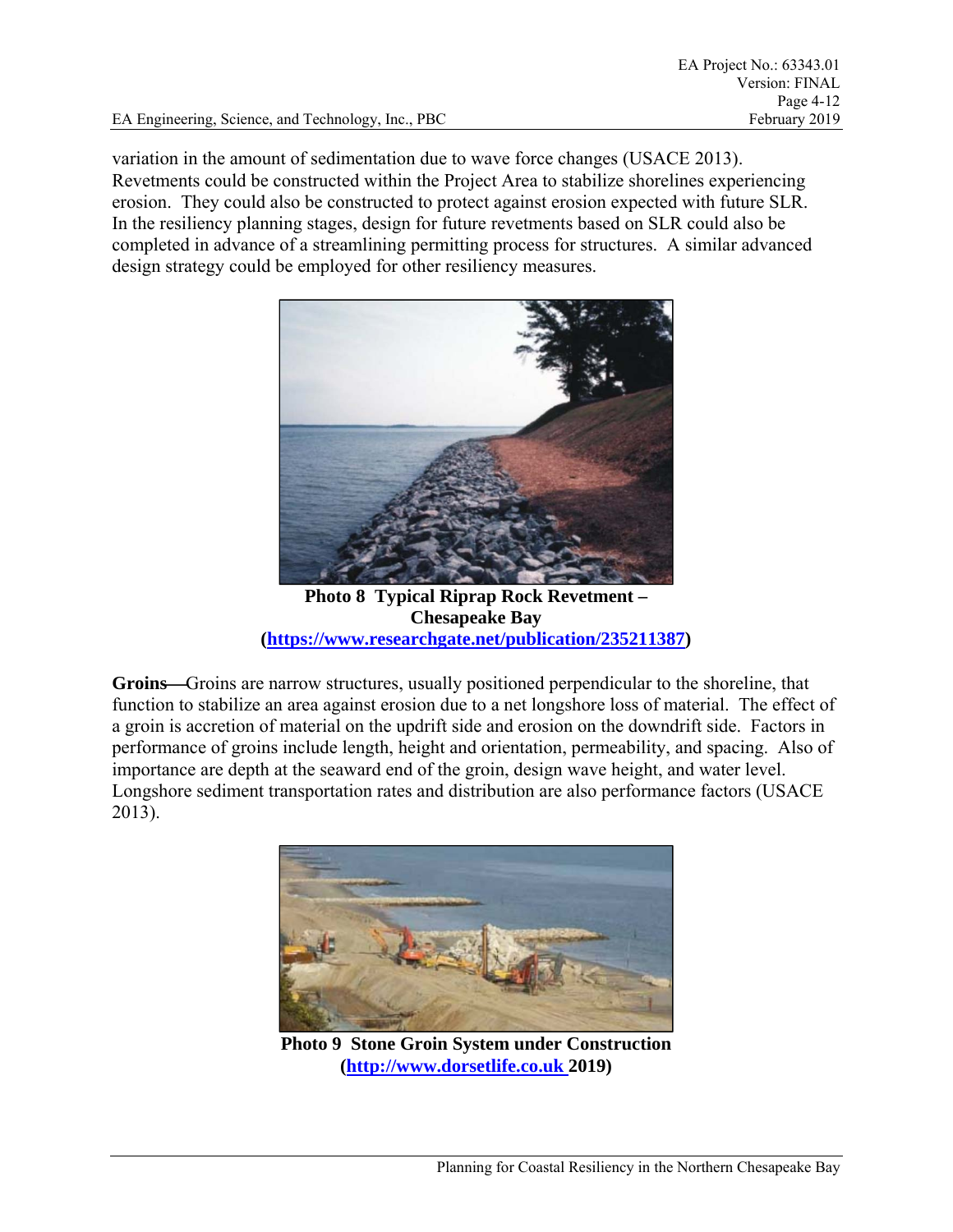**Breakwaters—Breakwaters can be constructed as detached or as nearshore structures built** parallel to the shore just seaward of the shoreline in shallow water depths. These are generally low-crested structures, whose main function is to reduce erosion by reducing wave height and, therefore, longshore and cross-shore sediment transport. Submerged detached breakwaters can also be used but present a safety issue to boats and swimmers. Performance factors and design criteria for breakwaters include height and width, permeability, proximity to shoreline, orientation, and spacing (USACE 2013).

A recent use of breakwaters for coastal resiliency is being planned to protect Staten Island in New York as a result of the damage sustained by Superstorm Sandy (Georgetown Climate Center 2016). This breakwater design is a cross between a traditional detached breakwater system and a more natural barrier island. The system of breakwaters is being configured to provide living breakwaters, which provide habitat for marine creatures. These structures will have a core similar to a traditional concrete or riprap design. However, the outer portion is constructed to allow for use and colonization by marine growth, oysters, and other aquatic creatures (Georgetown Climate Center 2016). In addition, the newly protected shoreline will also be restored as a living shoreline with natural beach grass and other vegetative planting to create further resiliency within the coastal system. The extent of the breakwater is such that it will protect the southern tip of Staten Island from the most damaging wave forces to be expected from significant offshore storm systems. Similar systems could be deployed in vulnerable or degraded shoreline within the Project Area such as areas of APG shoreline. As noted in the previous discussion regarding barrier islands, these structures could also be considered as the first step in a phased approach as sea level rise progresses.



**Photo 10 Living Breakwater Configuration Plan – Staten Island (https://stormrecovery.ny.gov/learn-more-about-livingbreakwaters-project 2019)**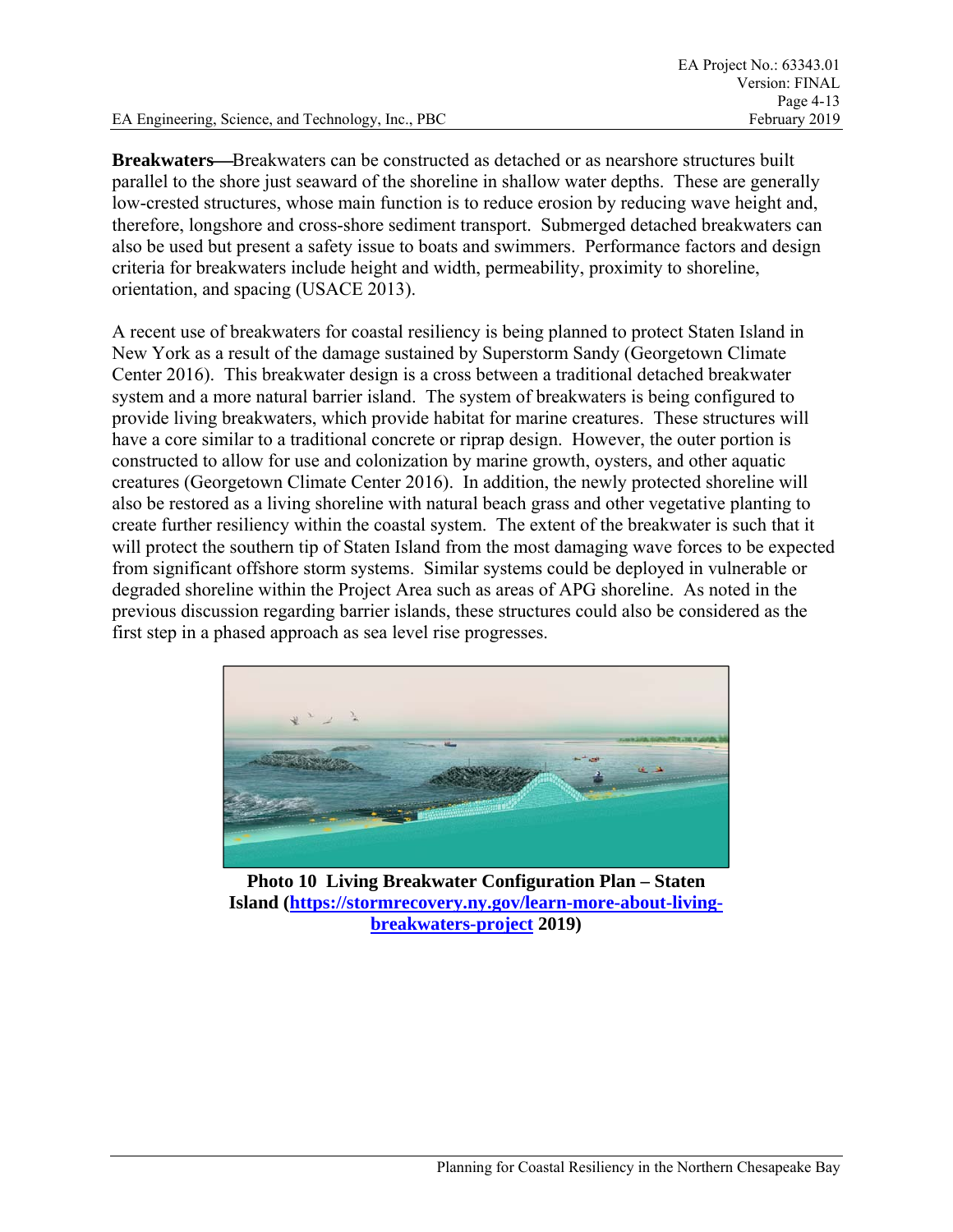| <b>Structural Features</b>                                                                                           | <b>Benefits/Processes</b>                                                                                                          | <b>Performance Factors</b>                                                                                                                                                            |  |
|----------------------------------------------------------------------------------------------------------------------|------------------------------------------------------------------------------------------------------------------------------------|---------------------------------------------------------------------------------------------------------------------------------------------------------------------------------------|--|
| Levees                                                                                                               | Surge and wave attenuation and/or<br>$\bullet$<br>dissipation<br>Reduced flooding<br>Reduced risk for vulnerable areas<br>٠        | Levee height, crest width, and slope<br>$\bullet$<br>Wave height and period<br>Water level                                                                                            |  |
| <b>Storm Surge Barriers</b>                                                                                          | Surge and wave attenuation<br>٠<br>Reduced salinity intrusion                                                                      | Barrier height<br>Wave height<br>Wave period<br>Water level                                                                                                                           |  |
| Seawalls and<br>Revetments                                                                                           | Reduced flooding<br>$\bullet$<br>Reduced wave overtopping<br>$\bullet$<br>Shoreline stabilization behind<br>$\bullet$<br>structure | Wave height<br>$\bullet$<br>Wave period<br>Water level<br>Scour protection                                                                                                            |  |
| Groins                                                                                                               | Shoreline stabilization<br>$\bullet$                                                                                               | Groin length, height, orientation,<br>permeability, and spacing<br>Depth at seaward end<br>٠<br>Wave height<br>٠<br>Water level<br>Longshore transportation rates and<br>distribution |  |
| <b>Breakwaters</b>                                                                                                   | Shoreline stabilization behind<br>$\bullet$<br>structure<br>Wave attenuation                                                       | Breakwater height and width<br>$\bullet$<br>Breakwater permeability, proximity<br>to shoreline, orientation, and<br>spacing                                                           |  |
| General coastal risk reduction performance factors: Storm surge and wave height/period, water level (USACE<br>2013). |                                                                                                                                    |                                                                                                                                                                                       |  |

#### **Table 4-2 Summary Table of Benefits (Functions) and Performance Factors for Structural Features**

## **4.4.3 Non-Structural Resilience Measures**

Non-structural resilience measures provide a selection of alternatives that can reduce exposure to coastal flood risks. Non-structural measures essentially reduce the consequences of flooding, as compared to structural and nature-based measures which may also reduce the probability of flooding. These measures, as defined by USACE, include structural acquisitions, relocations, flood-proofing of structures, implementing flood warning systems, flood preparedness planning, establishment of land use regulations, development of restrictions within the greatest flood hazard area, and elevated development. These measures can be integrated effectively with nature-based and structural resilience measures (USACE 2013).

Non-structural resilience measures are most often developed, implemented, and regulated under the jurisdiction of state and local governments. These measures can be encouraged or incentivized but not imposed by the federal government. As a result, the effective full range of flood and coastal resiliency measures rely on a collaborative, shared responsibility between federal, state, local agencies and the public (USACE 2013). Non-structural opportunities for areas faced with coastal flood threats from sea level rise in many cases focus on changes to policy and land use regulations. In areas of aging coastal infrastructure, the potential threats from sea level rise also create an opportunity to reconsider infrastructure investment measures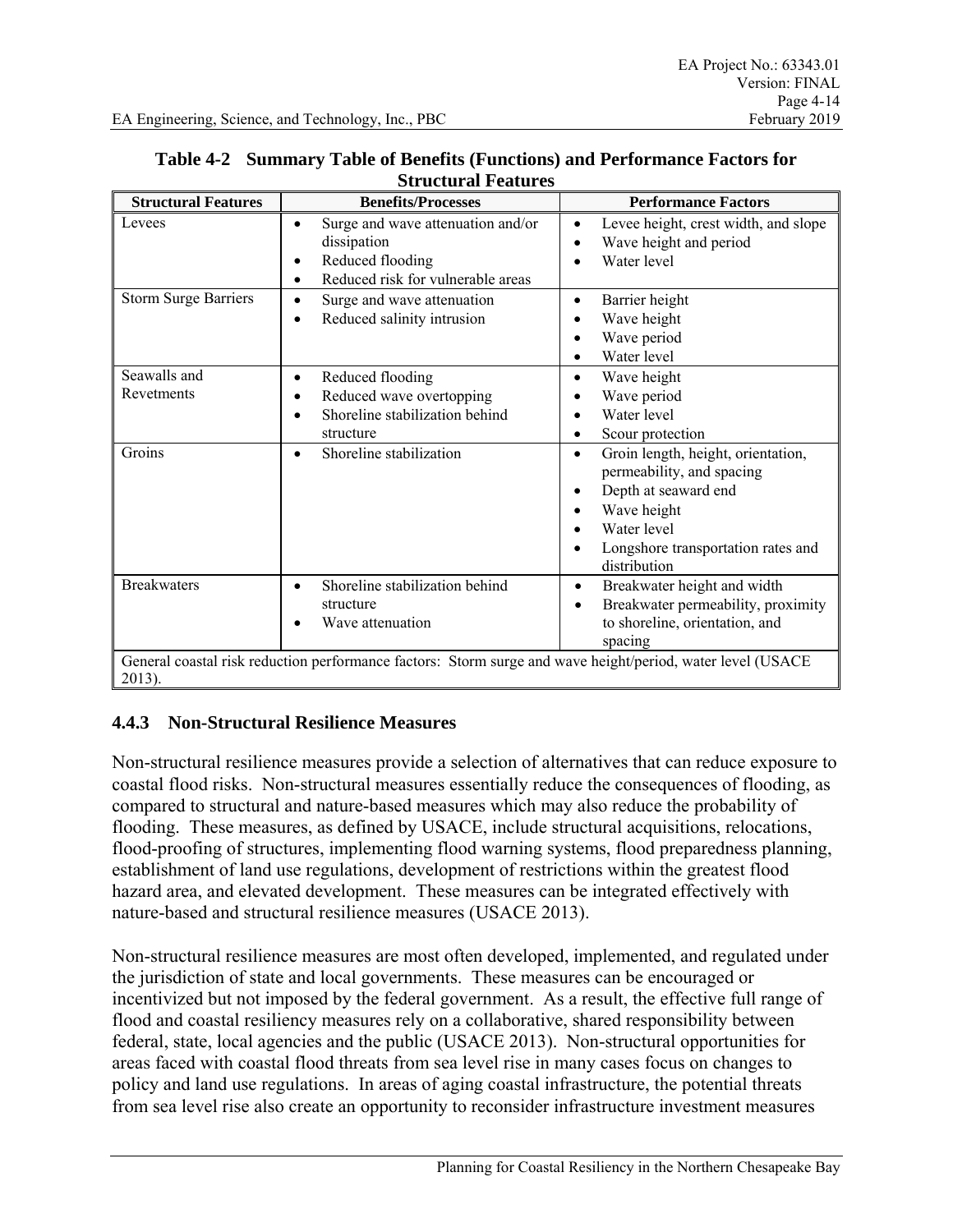and the possibility of applying a broad array of resiliency measures to achieve long-term community goals. The following is a discussion of common non-structural resilience measures which are available and are likely to be deployed in the Project Area. The list of non-structural resilience features including the benefits and performance factors are provided in **Table 4-3**.

**Floodplain Policy and Management—This method, if executed effectively over time, can** provide the framework for managed retreat of infrastructure and dwellings outside of flood risk areas. The immediate impact is improved and controlled development within floodplains. It will also reduce, over time, the opportunity for damage resulting from flooding.

Floodplain management should also be considered a major item for providing resiliency in an area as it can provide for effective planning on how to mitigate stormwater impacts. Floodplain management in this context will take into account stormwater flow conditions and draining efficiencies. Stormwater issues can be alleviated in some cases by providing for more effective infiltration of stormwater through redesigned or new Best Management Practices (BMPs), thereby reducing the water available for flooding during storm events. These types of stormwater systems are sometimes known as green infrastructure. In the same manner, dredging of flow channels can be planned and executed in areas where flow restrictions may exist. This dredging will also allow easier flow pathways to open water during storm events, reducing landward flooding. In this context, as noted in the next section, dredging can be considered a resiliency measure as well.

**Floodproofing and Impact Reduction—This measure includes a wide array of items such as** raising of structures to elevate them above expected flood levels (such as placing existing structures on pilings) or re-fitting structures to make them flood proof or even submersible. These actions reduce the opportunity for damage and increase resilience (USACE 2013). These measures also, generally, do not cause an increase in flood potential in adjacent areas. This can sometimes be the case with other measures, such as sea wall or revetment construction, in which wave energy and flow patterns can be modified to create negative effects to adjacent lands. The effectiveness of floodproofing and impact reduction is based upon expected wave heights and water levels as well as storm duration.

Also included within the measure of impact reduction, elevating or raising of structures and infrastructure is a common resiliency practice. The ground floor elevation of homes and buildings or infrastructure such as roads can be raised to above the desired flood level at a certain point in the future. Raising of structures is many times accomplished by retrofitting buildings with pilings. Raising of roads, railroads, and vulnerable utilities can be accomplished by placing fill to rebuild roads and replacing utilities at higher elevations. Other options for raising roads and utilities may include replacing at-grade roads with pile-supported causeways (ESA 2018). As noted in the next section, dredged sediment could potentially be a source of material for elevating roads and other infrastructure.

**Flood Warning and Preparedness**—An increase in flood warning and community preparedness will reduce the opportunity for damages from a flooding event and increase